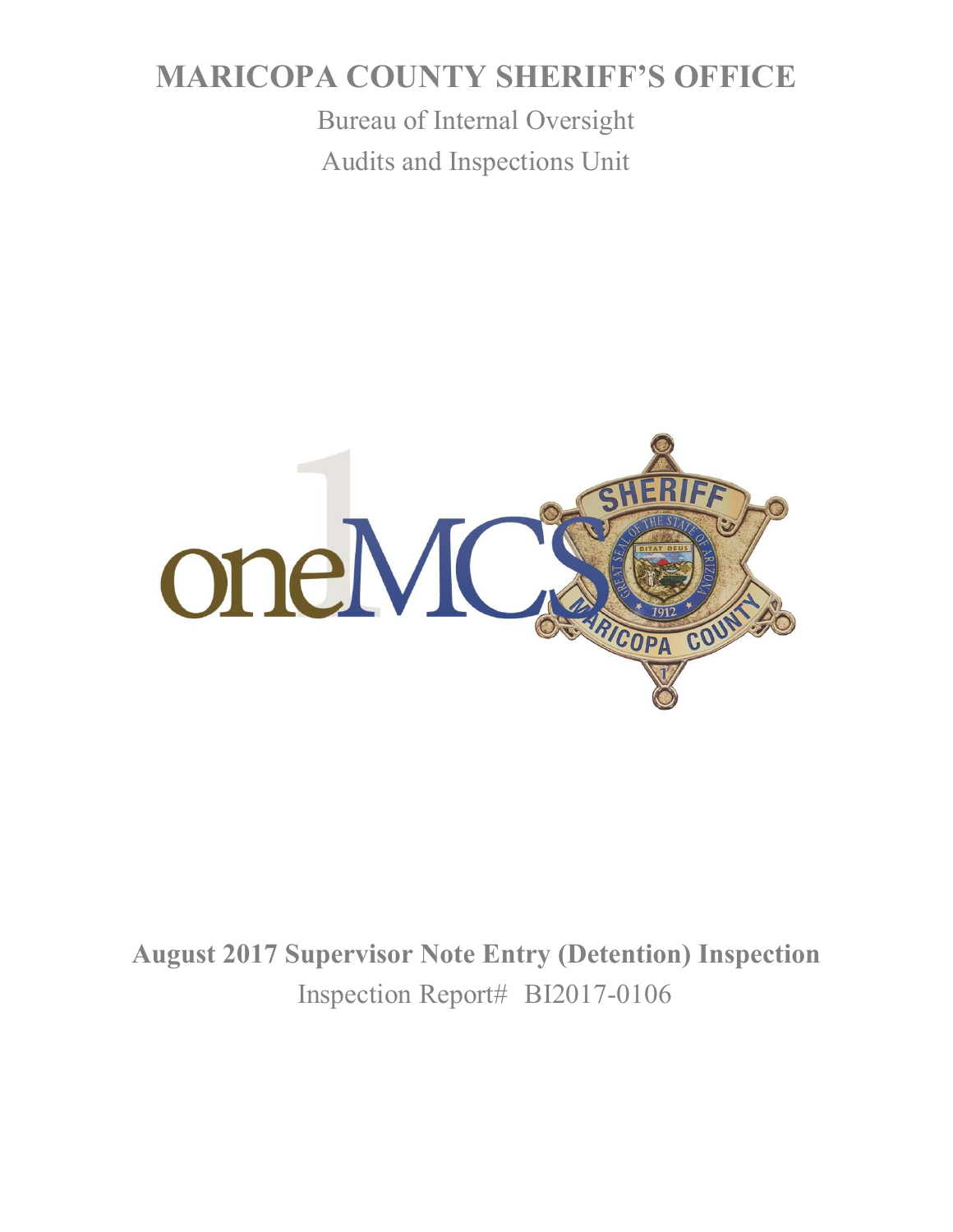The Audits and Inspections Unit (AIU), of the Bureau of Internal Oversight (BIO), will conduct Blue Team Supervisor Note entry inspections on an ongoing basis. The purpose of the inspection is to ensure compliance with Office Policies and to promote proper supervision. To achieve this, inspectors will select for review the Supervisor Note entries for 50 randomly selected Detention personnel for the month being inspected. To ensure consistent inspections, the Supervisor Note Inspection Matrix developed by the AIU will be utilized.

## **Matrix Procedures:**

Utilize the Supervisor Note Inspection Matrix to ensure that each randomly selected employee received one Supervisor Note entry during the period being inspected and that the Supervisor Note was of sufficient quality to document the employee's work performance (reflects the employee's positive traits; accomplishments; any observed shortcomings; and can be used to facilitate the preparation of an accurate and detailed performance review), and that the selected employees' EIS information was reviewed.

### **Criteria:**

MCSO Policy GB-2, *Command Responsibility*

### **Conditions:**

The inspection found that 49 of the 50 employees, or **98%,** had the required monthly Supervisor Note entries in compliance with MCSO Policy GB-2, *Command Responsibility*.

A historical comparison of the last six months of Blue Team data indicates that the Supervisory Note compliance rate for Detention personnel has been in the 90 percentile in five of the last six months.



The following deficiencies in the employees' Supervisor Note entries were identified:

| <b>Employee Notes Employee's</b> |              |                           | <b>Division</b>      |                                               |
|----------------------------------|--------------|---------------------------|----------------------|-----------------------------------------------|
| <b>Inspected</b>                 | Supervisor I | <b>Division</b>           | <b>I</b> Commander I | Deficiency Noted                              |
| <b>Officer</b>                   | Sergeant     | <b>5131-LOWER BUCKEYE</b> | l Captain            | Supervisor Note entry made in August does not |
|                                  |              | <b>JAIL</b>               |                      | document Employee Performance                 |

*PLEASE NOTE: The Supervisory Note Inspections represents a monthly snapshot in time and any deficiencies noted are the responsibility of the Supervisor and the Chain of Command at the time the entry was made. Any inaccuracies in command structure due to transfers or other changes are outside the control of the AIU.*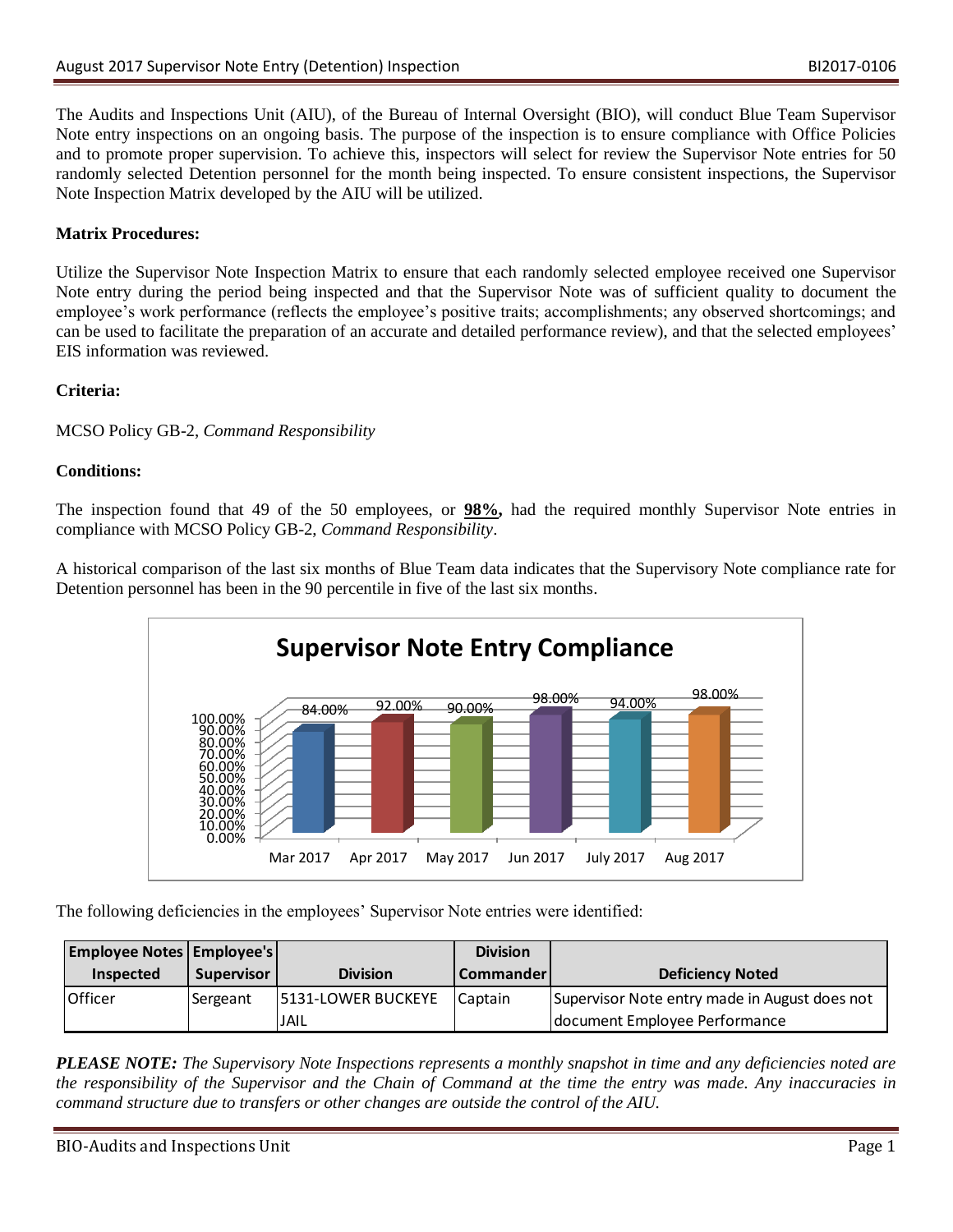#### **Recommendations:**

It is recommended that Management continue to provide on-site mentorship to supervisors regarding the importance of ensuring Supervisory Note entries are used to document a specific employee's performance and should be of sufficient quality as to give a true assessment of the employee's performance during a particular period, as required by MCSO Policy GB-2, *Command Responsibility,* Paragraph 7.B and its subparagraphs. To accomplish this goal, the Supervisory Note entries need to specifically document the following requirements:

- o The Employee's work performance during the last 30 day period.
- o Once per month, supervisor's review of non-sworn subordinates' EIS information for the purpose of identifying and responding to any conduct patterns or concerns.
- o Maintain a written record of the performance of each employee in the EIS Blue Team Supervisor Notes application. The record shall reflect the employee's positive traits and accomplishments and any observed shortcomings.
- o Supervisor Note entries shall be of sufficient quality and frequency to facilitate the preparation of an accurate and detailed performance review, but *at a minimum, one entry shall be completed every month.*

#### **Action Required:**

With the resulting **98%** compliance for *Inspection BI2017-0106*, a total of **1** BIO Action Form is requested from the affected division. **The forms shall be completed utilizing Blue Team**.

#### **Notes:**

All supporting documentation (working papers) is included in the inspection file number *BI2017-0106* and contained within IA Pro